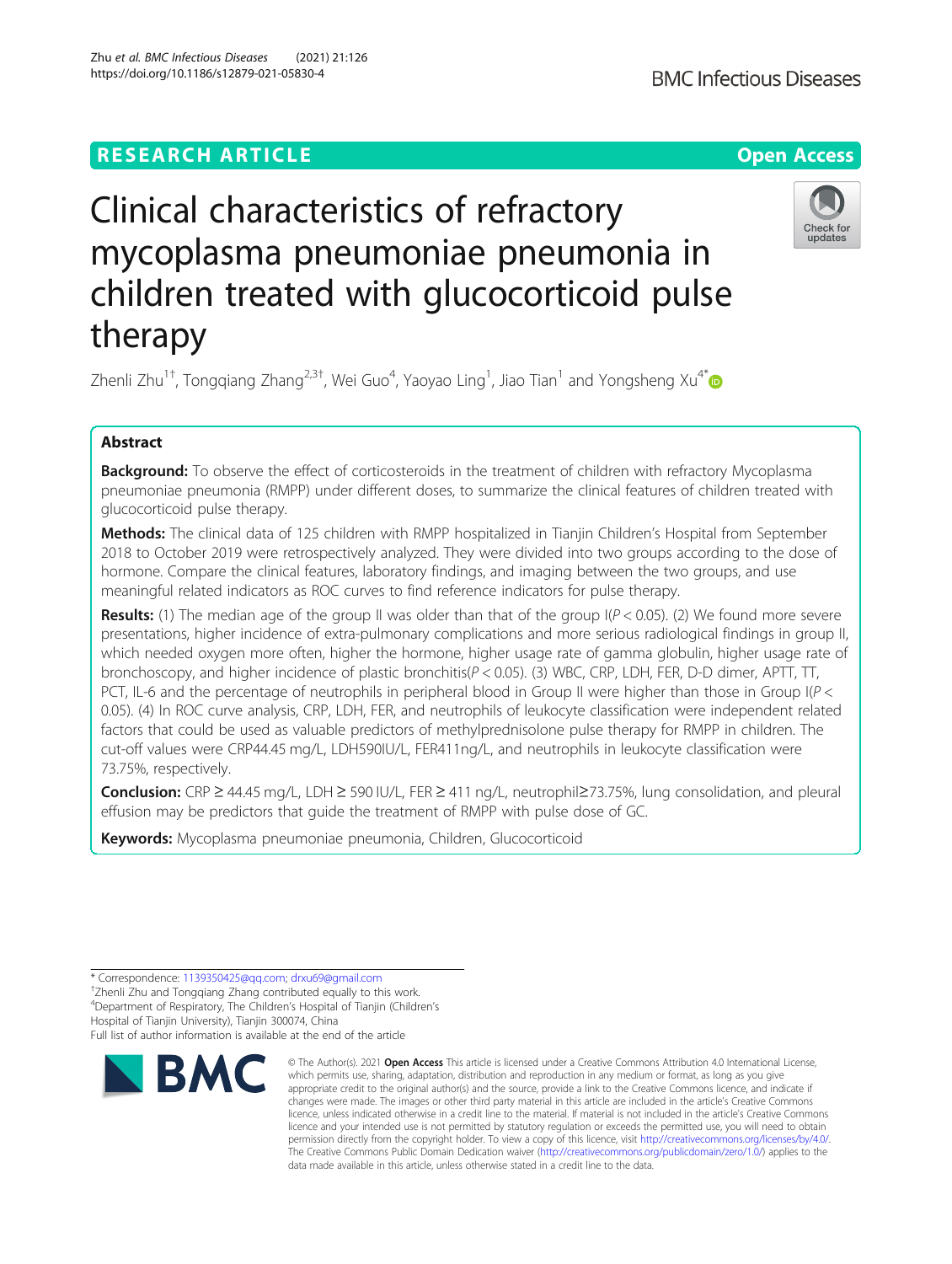# Background

Mycoplasma pneumoniae (MP) is the main pathogens of community-acquired pneumonia (CAP) in children [\[1](#page-6-0)]. Mycoplasma pneumoniae pneumonia (MPP) is considered as a benign and self-limiting disease. However, it has been found that some children may progress to refractory Mycoplasma pneumoniae pneumonia (RMPP) after being treated with sufficient and long-term macrolide antibiotics in timely [[2\]](#page-6-0), which often leads to pulmonary necrosis and pleural effusion, which may not only be difficult to treat and costing, but also leave sequelae such as bronchiectasis, necrotizing pneumonia, bronchiolitis obliteransa and so on [[3](#page-6-0)–[7\]](#page-6-0), thus affect the quality of life. Over-immune response of host plays an important role in the development of RMPP [[8,](#page-6-0) [9\]](#page-6-0). Studies have confirmed the effectiveness of glucocorticoid (GC) in the treatment of RMPP [\[2](#page-6-0), [10](#page-6-0), [11](#page-6-0)]. GC are effective in the treatment of severe RMPP by downregulating the cell-mediated immune response associated with lung injury during infection  $[12-15]$  $[12-15]$  $[12-15]$ . Therefore, on the basis of adequate anti-infective treatment, GC has attracted more and more attention [[16,](#page-6-0) [17\]](#page-6-0). It is vital for clinicians to identify severe RMPP as early as possible and give pulse dose of hormone therapy. So, retrospective analysis was performed on 125 children with RMPP hospitalized in our hospital from September 2018 to October 2019. The purpose of this study was to compare the differences of clinical manifestations, laboratory data and imaging findings between two groups and to explore the predictive values of pulse therapy of RMPP.

# **Methods**

# Patients

This study selected 125 children with RMPP who were treated with different doses of GC at Tianjin Children's Hospital from September 2018 to October 2019. All children meet the diagnostic criteria of MPP [\[18,](#page-6-0) [19\]](#page-6-0): (1) Symptoms and signs of pneumonia showed on admission, including fever, cough, abnormal lung auscultation and so on; (2) Chest imaging indicated pneumonia; (3) Positive results of serologic test. Included patients underwent anti-MP IgM titrations twice, both at the time of admission and upon discharge. Patients who showed either a seroconversion (negative to positive), or four-fold or greater increase in IgM titers and who had both symptoms with≥1:640 high titers  $[18]$  $[18]$  $[18]$ . RMPP was defined as a case with persistent fever, clinical and radiological deterioration after appropriate management with azithromycin for 7 days or more [\[2](#page-6-0), [20](#page-6-0)]. Clinical and radiological deterioration were described as follows [[10](#page-6-0), [17\]](#page-6-0): aggravation of clinical signs was characterized by persistent fever, severe cough, dyspnea, etc. Radiological aggravation showed enlargement of pulmonary lesions, increased density, pleural effusion, and even necrotizing pneumonia and lung abscess.

The included had the following characteristics [[19](#page-6-0), [21](#page-7-0)]: (1) Meet the diagnostic criteria of MPP; (2) Meet the definition of RMPP; (3) Age  $\leq$  16 years old. The exclusion criteria included any of the following [[19](#page-6-0), [21\]](#page-7-0): (1) Patients who had a history of tuberculosis, bronchiectasis, or lung tumors; (2) Patients who had diseases such as severe malnutrition, unconsciousness, chronic cardiac and pulmonary disease, congenital disease or immunodeficiency; (3) Patients who received GC before admission; (4) Patients who were discharged within 8 h after admission.

## Study design

The 125 children were divided into two groups. Group I was given conventional dose methylprednisolone  $2 \text{ mg/kg/day}$ (< 200 mg/day) (*n* = 81), and group II was treated with methylprednisolone pulse therapy  $≥200$  mg/day(*n* = 44).

This study was approved by the ethics committee of the Tianjin Children's Hospital (Approved No. of ethic committee: L2021–01). The ethics committee waived the need for written informed consent provided by participants due to the retrospective nature of the study, because all patient data were analyzed anonymously, and no additional informed consent was required.

# Hormone grouping [\[22](#page-7-0)–[24\]](#page-7-0)

Conventional dose was defined as intravenous infusion of methylprednisolone 2 mg/kg/day(< 200 mg/day) (or an equivalent dose of dexamethasone, hydrocortisone, prednisolone or betamethasone), and pulse therapy ≥200 mg/day methylprednisolone (or an equivalent dose of dexamethasone, hydrocortisone, prednisolone or betamethasone).

#### Grouping [[25\]](#page-7-0)

All selected children were treated with routine dose of methylprednisolone intravenously within 48–72 h after admission. According to changes in body temperature, children were divided into conventional dose group and pulse dose group:1) Conventional dose group: after given the initial of methylprednisolone 2 mg/kg/day(< 200 mg/ day), their body temperature returned to normal within 48 h, their imaging abnormality gradually improved, CRP returned to normal, and there was no recurrence in the process of hormone withdrawal. 2) Pulse therapy: initially given methylprednisolone 2 mg/kg/day, there was no significant decrease in heat peak within 48 h. Therefore, gradually increased the dose of methylprednisolone. When the dose of methylprednisolone was increased to 200 mg/day or more, their body temperature returned to normal within 48 h.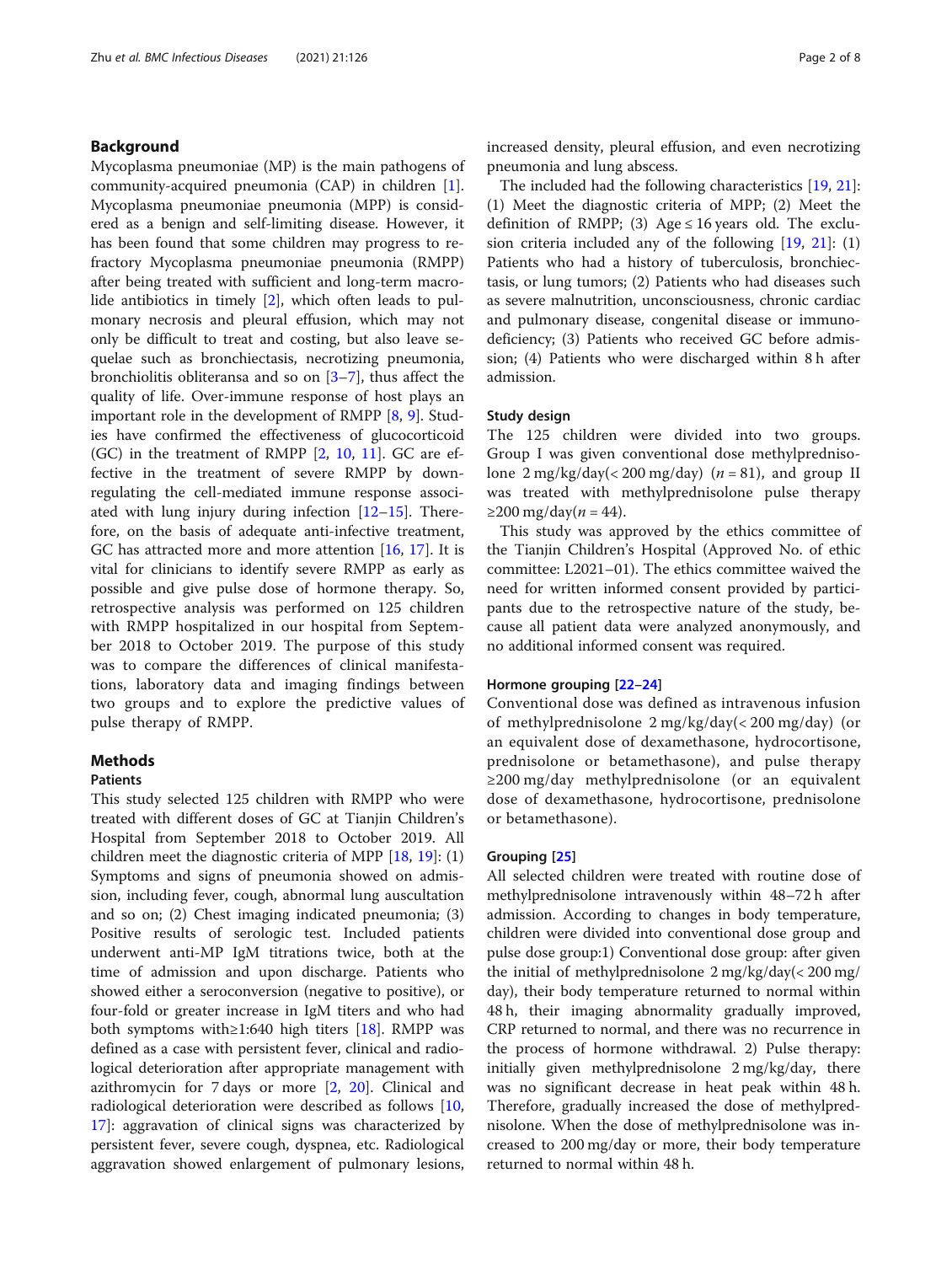# Collection of clinical data

Collect data for each patient, including demographic characteristics, medical history, physical examination results, laboratory data, radiology results, hospital stay, fever time, etc. Record the laboratory data which were detected during hospitalization, including white blood cell (WBC) counts, neutrophil counts, and levels of Creactive protein (CRP), lactate dehydrogenase (LDH), procalcitonin (PCT), alanine aminotransferase (ALT), as-partate aminotransferase (AST), etc [[26](#page-7-0)]. Hypoxia was defined as any oxygen saturation measured by pulse oximetry in indoor air < 92% [[27](#page-7-0), [28](#page-7-0)].

#### Statistical analysis

Statistical analyses were performed using SPSS software (version 22.0). Normal distribution data were expressed as mean  $\pm$  SD ( $x \pm s$ ). Independent-Samples T-test or One-way ANOVA was used to process these data. The skewed distribution data were presented as the median values (P25, P75), and comparisons were made by the Mann-Whitney U-test. Chi-squared tests were used to compare numerical data, which was presented as rate or constituent ratio. Meanwhile, we use the laboratory indicators with significant differences as independent related risk factors to make the ROC curve, and use the area under the ROC curve (AUC) to reflect the accuracy of the diagnostic test. Take the point closest to the upper left corner of the ROC curve, which has the largest sum of sensitivity and specificity, as the optimal value of prediction. The difference was considered statistically significant at  $P < 0.05$ .

# Results

# Clinical characteristics

This study included 125 children. Children were divided into two groups according to GC dose. The age distribution of the subjects was shown in Fig. 1. The 81 patients in group I (36 females, 45 males) had the median age of  $6.54 \pm 3.03$  years, and the median weight of 20.4(16.4, 28.9) kg; The 44 patients in group II (22 females, 22 males) had the median age of  $7.61 \pm 2.49$  years, and the median weight of 27.2(20.0, 33.5) kg, which was shown in Table [1](#page-3-0). Gender distribution was not differ between the two groups  $(P > 0.05)$ . There were significant differences between the two groups in the age and weight ( $P < 0.05$ ,  $P < 0.01$ ).

# Laboratory findings

The laboratory values were shown in Table [2](#page-3-0). The median values of Fg, PT, PLT, La, ALT and AST between the two groups were not statistically different  $(P > 0.05)$ . WBC, CRP, LDH, FER, D-dimer, APTT, TT, PCT, IL-6 and the percentage of peripheral neutrophils in group II were higher, with a significant difference( $P < 0.05$ ).

#### Imaging findings

Table [3](#page-3-0) summarized the radiological findings in two groups. There were no differences in the incidence of atelectasis and pleural thickening between the two groups (25.0% versus 21.0, 68.2% versus 64.2%, P > 0.05). The incidence of pulmonary consolidation (93.2% versus 51.9%) and pleural effusion (45.5% versus 27.2%) in children with group II were higher than those in group I  $(P < 0.01, P < 0.05)$ . Radiological findings were more severe in group II.

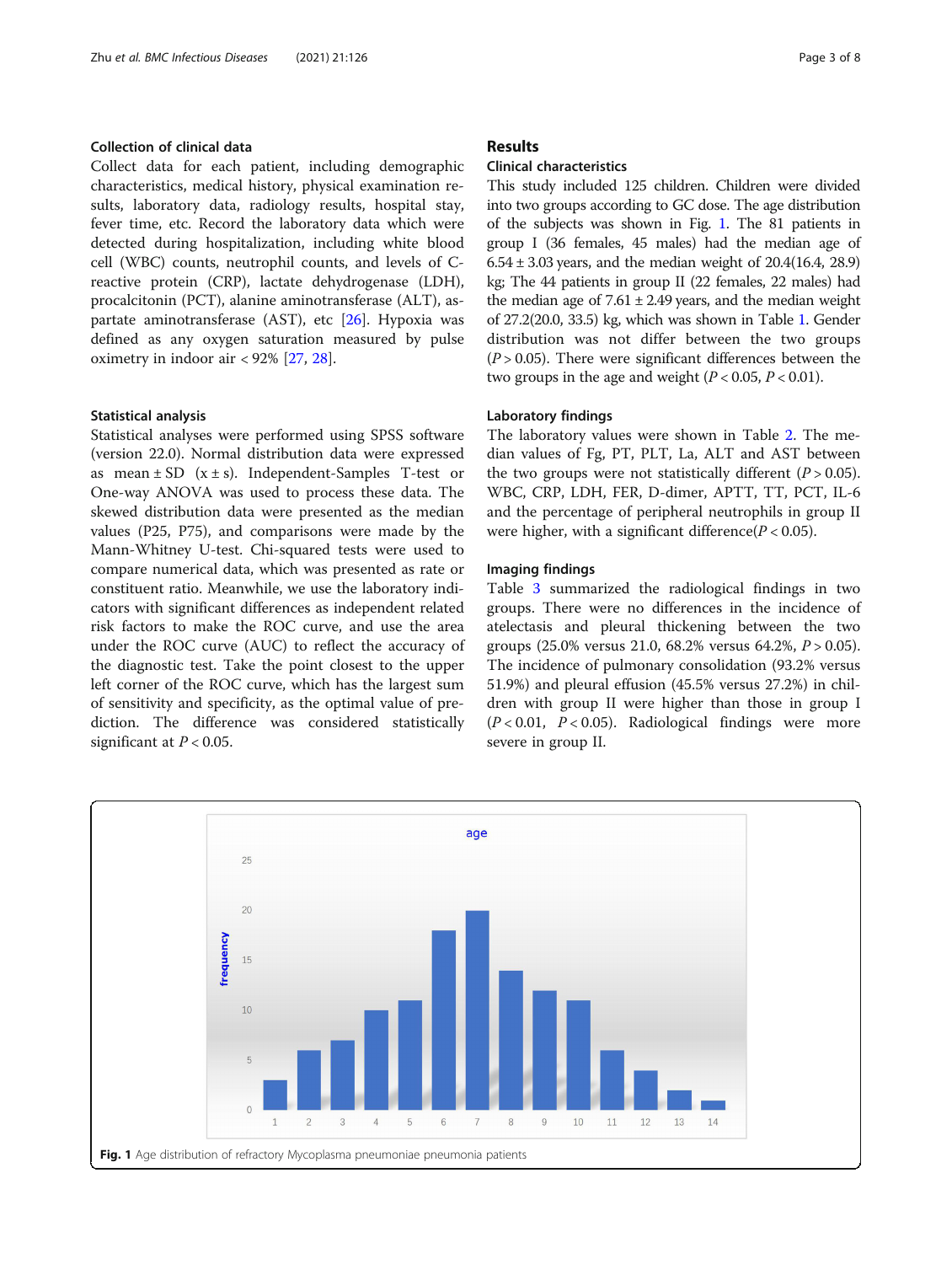# <span id="page-3-0"></span>Table 1 Clinical characteristic

| <b>Clinical information</b>                                    | Group I(81)                        | Group II (44)     | P-value |
|----------------------------------------------------------------|------------------------------------|-------------------|---------|
| General information                                            |                                    |                   |         |
| Sex (female/male)                                              | 36/45                              | 22/22             | 0.552   |
| Age, years                                                     | $6.54 \pm 3.03$                    | $7.61 \pm 2.49$   | 0.031   |
| Weight, kg                                                     | 20.4 (16.4, 28.9)                  | 27.2 (20.0, 33.5) | 0.002   |
| Clinical presentation n (%)                                    |                                    |                   |         |
| Fever                                                          | 81 (100%)                          | 44 (100%)         | 1.00    |
| Cough                                                          | 75 (92.6%)                         | 43 (97.7%)        | 0.891   |
| Hypoxemia                                                      | 6(7.41%)                           | 28 (63.6%)        | 0.000   |
| respiratory failure                                            | 0                                  | 2(4.55%)          | 0.041   |
| Extra-pulmonary complications                                  | 18 (22.2%)                         | 33 (75.0%)        | 0.007   |
| Thromboembolism                                                | 2(2.47%)                           | 2(4.55%)          | 0.613   |
| total fever duration, days                                     | 11(8, 13)                          | 13(11, 15)        | 0.000   |
| preadmission fever duration, days                              | 7(5, 8)                            | 6(4, 7)           | 0.329   |
| fever duration at the time of CS treatment <sup>a</sup> , days | $1.95 \pm 1.91$<br>$5.45 \pm 2.76$ |                   | 0.000   |
| Length of stay, days                                           | 8(7, 10)                           | 13.5 (11.3, 16)   | 0.000   |
| Management                                                     |                                    |                   |         |
| Hormone dose, mg/kg/day                                        | 2(1.5, 2)                          | 10(8.5, 10)       | 0.000   |
| Gamma globulin, n (%)                                          | $9(11.1\%)$                        | 17 (38.6%)        | 0.000   |
| Bronchoscopy, n (%)                                            | 57 (70.4%)                         | 41 (93.2%)        | 0.000   |
| Plastic bronchitis, n (%)                                      | 14 (17.3%)                         | 29 (65.9%)        | 0.000   |

Data are presented as number (percentage), median (25th–75th percentile). Data are presented as mean  $\pm$  SD (x  $\pm$  s)

<sup>a</sup>The meaning of fever duration at the time of corticosteroids treatment is that fever days after starting corticosteroids therapy

| Table 2 Laboratory characteristic |  |
|-----------------------------------|--|
|-----------------------------------|--|

| $=$ $=$ $\frac{1}{2}$ $\frac{1}{2}$ $\frac{1}{2}$ $\frac{1}{2}$ $\frac{1}{2}$ $\frac{1}{2}$ $\frac{1}{2}$ $\frac{1}{2}$ $\frac{1}{2}$ $\frac{1}{2}$ $\frac{1}{2}$ $\frac{1}{2}$ $\frac{1}{2}$ $\frac{1}{2}$ $\frac{1}{2}$ $\frac{1}{2}$ $\frac{1}{2}$ $\frac{1}{2}$ $\frac{1}{2}$ $\frac{1}{2}$ $\frac{1}{2}$ $\frac$ |                     |                       |         |  |  |
|-----------------------------------------------------------------------------------------------------------------------------------------------------------------------------------------------------------------------------------------------------------------------------------------------------------------------|---------------------|-----------------------|---------|--|--|
| Laboratory information                                                                                                                                                                                                                                                                                                | Group $I(81)$       | Group II (44)         | P-value |  |  |
| White blood cell $(x 10^9/L)$                                                                                                                                                                                                                                                                                         | 9.00(7.50, 11.2)    | 11.3 (9.20, 14.8)     | 0.001   |  |  |
| Neutrophil,%                                                                                                                                                                                                                                                                                                          | 66.0 (48.0, 73.75)  | 81.6 (76.3, 87.0)     | 0.000   |  |  |
| Lymphocytes,%                                                                                                                                                                                                                                                                                                         | 25.5 (16.85, 40.0)  | 12.1 (8.25, 15.0)     | 0.000   |  |  |
| CRP, mg/L                                                                                                                                                                                                                                                                                                             | 36.9 (12.5, 67.2)   | 69.0 (54.0, 108)      | 0.000   |  |  |
| LDH,IU/L                                                                                                                                                                                                                                                                                                              | 456 (345, 586)      | 594 (397, 776)        | 0.007   |  |  |
| Fer, ng/L                                                                                                                                                                                                                                                                                                             | 255 (126, 345)      | 543 (321, 828)        | 0.000   |  |  |
| D-D, mg/L                                                                                                                                                                                                                                                                                                             | $0.4$ $(0.2, 1.0)$  | 1.15 (0.30, 3.28)     | 0.011   |  |  |
| Fg, g/l                                                                                                                                                                                                                                                                                                               | 3.70 (3.31, 4.37)   | 3.84 (3.30, 4.72)     | 0.307   |  |  |
| PT                                                                                                                                                                                                                                                                                                                    | 11.9 (11.4, 12.4)   | 11.7 (11.0, 12.3)     | 0.147   |  |  |
| <b>APTT</b>                                                                                                                                                                                                                                                                                                           | 30.8 (27.8, 34.3)   | 26.4 (24.0, 30.4)     | 0.000   |  |  |
| $\top$                                                                                                                                                                                                                                                                                                                | 16.3 (15.5, 17.2)   | 17.1 (16.2, 17.8)     | 0.002   |  |  |
| PLT                                                                                                                                                                                                                                                                                                                   | 338 (269, 448)      | 294 (225, 408)        | 0.054   |  |  |
| PCT, ng/ml                                                                                                                                                                                                                                                                                                            | $0.18$ (0.10, 0.37) | $0.33$ $(0.17, 0.55)$ | 0.007   |  |  |
| IL-6,pg/ml                                                                                                                                                                                                                                                                                                            | 26.0 (14.8, 45.9)   | 46.7 (25.1, 100.9)    | 0.001   |  |  |
| La, mmol/L                                                                                                                                                                                                                                                                                                            | 2.81 (2.36, 3.36)   | 2.86 (2.35, 3.50)     | 0.781   |  |  |
| AST,U/L                                                                                                                                                                                                                                                                                                               | 35 (27, 53)         | 39 (29, 53)           | 0.460   |  |  |
| ALT,U/L                                                                                                                                                                                                                                                                                                               | 17 (12, 23)         | 21(12.3, 51)          | 0.094   |  |  |

Data are presented as median (25th–75th percentile)

WBC White blood cell, Neutrophil Peripheral neutrophils, Lymphocytes Peripheral Lymphocytes, CRP C-reactive protein, LDH Lactic dehydrogenase, Fer Ferritin, D-D D-dimer, Fg Fibrinogen, PCT Procalcitonin, IL-6 Interleukin (IL)- 6, La Lactic acid, AST Aspartate aminotransferase, ALT Alanine aminotransferase

# **Treatment**

All patients received macrolide therapy. Because the group II had more serious manifestations, higher incidence of extrapulmonary complications and more serious imaging findings, the group II's the usage rate of gamma globulin, the usage rate of bronchoscopy, the incidence of plastic bronchitis were higher than the group I, with a significant difference  $(P < 0.05, P < 0.01, P < 0.01)$ .

# Risk factors for RMPP of pulse dose GC

The ROC curves shows that CRP, LDH, FER, neutrophil percentage as independent risk factors for children with RMPP treated with pulse dose (Table [4](#page-4-0)). The cut-off values for CRP, LDH, FER, neutrophil percentage were set at 44.45 mg/L, 590 IU/L, 411 ng/L, 73.75 respectively.

# Table 3 Radiological features

| <b>Radiological features</b>   | Group I(81) | Group II (44) | P-value |
|--------------------------------|-------------|---------------|---------|
| Pulmonary consolidation, n (%) | 42 (51.9%)  | 41 (93.2%)    | 0.000   |
| Pleural effusion, n (%)        | 22 (27.2%)  | 20 (45.5%)    | 0.039   |
| Lobar atelectasis, n (%)       | 17 (21.0%)  | 11 (25.0%)    | 0.607   |
| Pleural thickening, n (%)      | 52 (64.2%)  | 30 (68.2%)    | 0654    |

Data are presented as number (percentage)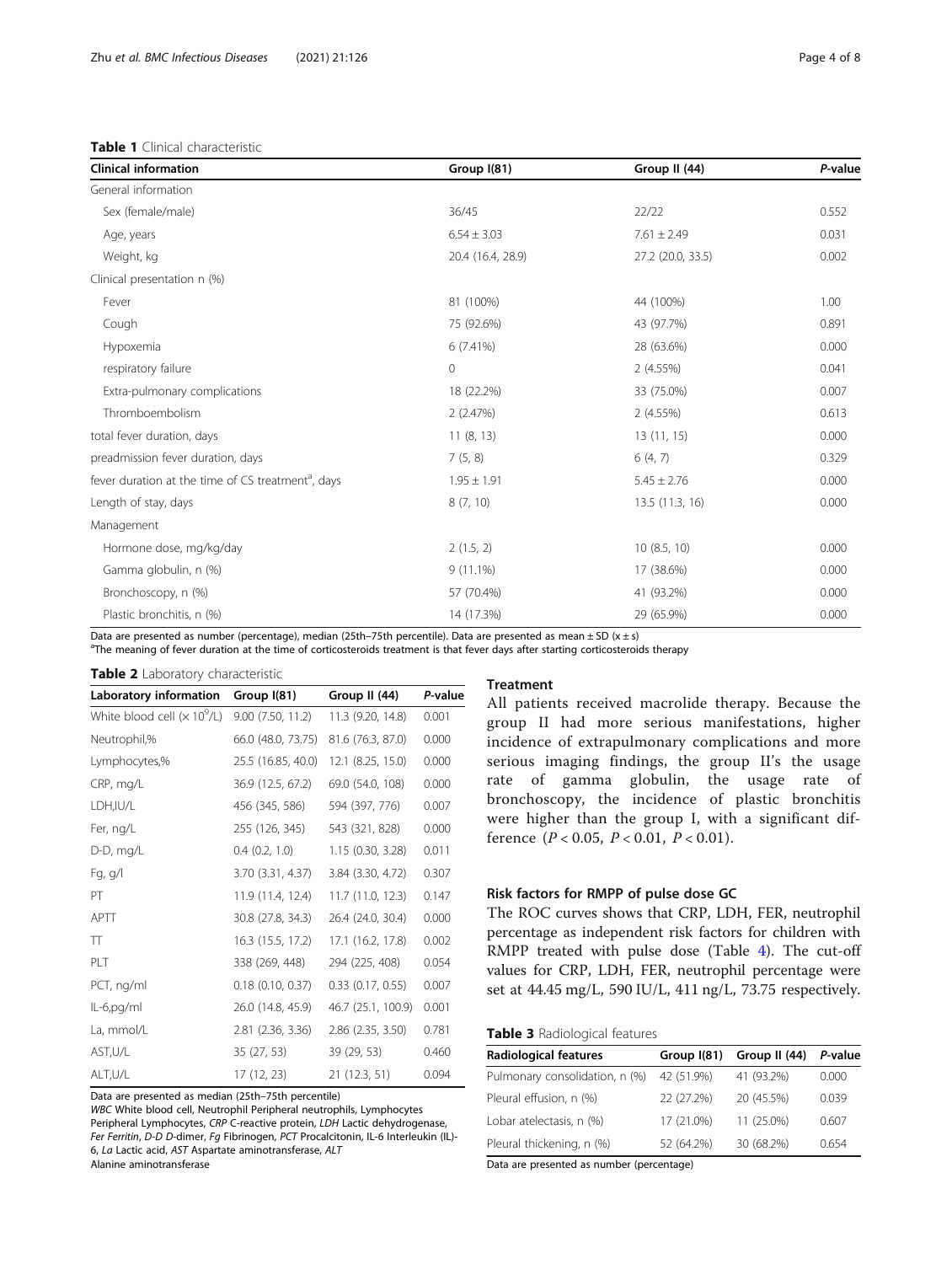| Independent factors | Cutoff value | Sensitivity | <b>Specificity</b> | <b>AUC</b> | P-value | 95%CI           |
|---------------------|--------------|-------------|--------------------|------------|---------|-----------------|
| Neutrophil, %       | 73.75        | 0.750       | 0.900              | 0.888      | 0.000   | $0.831 - 0.945$ |
| CRP, mg/L           | 44.45        | 0.550       | 0.850              | 0.736      | 0.000   | 0.648-0.825     |
| LDH, IU/L           | 590.0        | 0.763       | 0.475              | 0.611      | 0.048   | 0.503-0.719     |
| Fer, ng/L           | 411.0        | 0.864       | 0.682              | 0.814      | 0.000   | 0.736-0.892     |

<span id="page-4-0"></span>Table 4 Predictive values of the independent correlation factors

P value: the AUC value of the independent factors compared to ROC curve reference value 0.5

AUC Area under the ROC curve, Cut-off value The value on the ROC curve is closest to the upper right to take maximum sensitivity and specificity

The sensitivity and specificity were respectively 55.0% & 85.0, 76.3% & 47.5, 86.4% & 68.2, and 75.0% & 90.0%.

#### **Discussion**

One of the main pathogens of CAP in children is Mycoplasma pneumoniae. More and more RMPP have been reported  $[10, 29-33]$  $[10, 29-33]$  $[10, 29-33]$  $[10, 29-33]$  $[10, 29-33]$  $[10, 29-33]$  recently. Studies  $[34, 35]$  $[34, 35]$  $[34, 35]$  $[34, 35]$  have shown that more than 90% of Mycoplasma pneumoniae infections in China are caused by drug-resistant strains. However, the latest research results of Sun et al. [[36](#page-7-0)] have shown that the important cause of MP resistance to macrolide antibiotics was not only related to the irregular use of antibiotics, but also related to the epidemic genotype M4–5–7-2 of Mycoplasma pneumoniae. Through the comparison of genotypes and drug resistance between Chinese, American and Australian strains, it was reasonably explained from a new perspective that the high drug resistance rate in China and even in Asia is not all caused by the abuse of antibiotics, which is closely related to the regional differences in the epidemic genotypes of Mycoplasma pneumoniae [\[36](#page-7-0)]. Therefore, macrolides are still used in patients with MP in China. Only when macrolides are ineffective, antibiotics such as tetracyclines or fluoroquinolones can be used according to the condition  $[37-41]$  $[37-41]$  $[37-41]$  $[37-41]$ . Due to the influence of the pathogenesis, most of the RMPP will produce complications. The host's excessive immune response plays a key role in the development of RMPP disease  $[8, 9]$  $[8, 9]$  $[8, 9]$  $[8, 9]$  $[8, 9]$ , such as cytokines (including interleukin-2, interleukin-6 and interleukin-8). Over-expression and highly activated cells (including antigen presenting cells and T cells) mediated immune response etc [[42\]](#page-7-0). GC can be used to downregulate the related cell-mediated immune response and play an effective role in severe cases of MP infection [[12](#page-6-0)–[14](#page-6-0)]. Early control of lung injury caused by overactive immune response by non-specific adaptive immune cells is essential for reducing the incidence of severe MPP and preventing disease progression. Because the severity of RMPP is related to the immune response, and the effect of GC is dose-dependent, higher doses may be needed in patients with severe MPP [\[4](#page-6-0), [43,](#page-7-0) [44\]](#page-7-0).

A number of studies have revealed that humoral and cellular immune responses  $[45, 46]$  $[45, 46]$  $[45, 46]$  $[45, 46]$ contribute to the pathogenesis of MP infection, providing a theoretical basis for the application of GC in RMPP. Studies have shown that the addition of GC on the basis of the conventional treatment has a definite effect on RMPP, which contributes to the control of the disease progression, the improvement of the condition and the reduction of sequelae [\[10](#page-6-0), [16](#page-6-0)]. So, it is very important to study the application of GC in the treatment of RMPP [[2,](#page-6-0) [16](#page-6-0), [47\]](#page-7-0).

So, in this retrospective research, 125 patients of RMPP were enrolled. Among them, there were 81 cases in group I, and 44 cases in group II. First of all, this study found that there was a statistical difference in age between group I and group II  $(6.54 \pm 3.03, 7.61 \pm 2.49,$  $P < 0.05$ ), which was similar to the previous studies [[11](#page-6-0), [17\]](#page-6-0). Children's immune systems gradually mature with age. The more mature of immune system, it is more likely to have a strong inflammatory response to MP and produce too many inflammatory factors,which may lead to the deterioration of RMPP [[17\]](#page-6-0).

Secondly, the incidence of hypoxemia, extrapulmonary complications and plastic bronchitis were higher in the group II than those in the group I ( $P <$ 0.05). Besides, the use rate of oxygen therapy, gamma globulin and bronchoscopy in the group II were high $er(P < 0.05)$ . The total fever days, hospital stay, fever days after hormone therapy in group II were significantly higher than in group I ( $P < 0.05$ ). In addition, the study also found that WBC, CRP, LDH, FER, D-D dimer, APTT, TT, PCT, IL-6, ALT and the percentage of neutrophils in peripheral blood in group II were higher than in group I ( $P < 0.05$ ). Finally, the incidence of pulmonary consolidation and pleural effusion were higher in group  $II(P<0.05)$ . The imaging findings may be related to the severity of the disease. The difference may is correlation to direct damage and immune inflammatory response [[19\]](#page-6-0). So, if RMPP was not treated effectively, the disease maybe aggravated and the clinical process of disease maybe prolonged.

In order to study the clinical characteristics that can predict the severity of RMPP disease and guide the GC pulsed dose treatment, analyze statistically significant indicators by ROC curve. In ROC curve analysis, CRP, LDH, FER and white blood cell classification of neutrophils were helpful for identifying more severe RMPP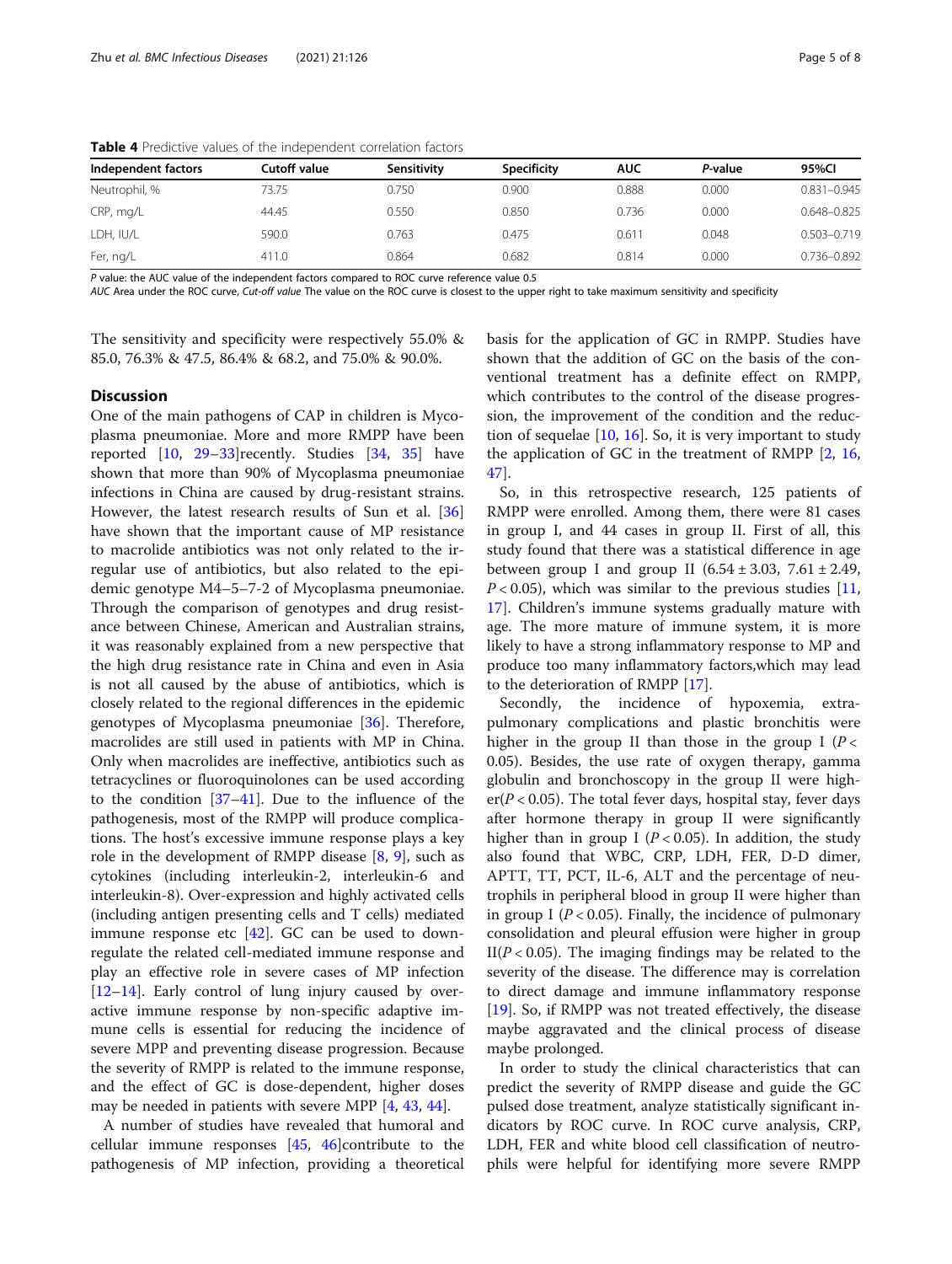patients. The optimal cutoff value were 44.45 mg/L,590 IU/L,411 ng/L and 73.75%, respectively. This study found that CRP 44.45 mg/L, LDH 590 IU/L, FER 411 ng/ L, leukocyte classification neutrophil 73.75%, lung consolidation and pleural effusion may be important clinical features of use pulsed dose hormones to treat RMPP.

CRP is the most widely used acute phase inflammatory protein. CRP rises rapidly after inflammation stimulation, which value can reflect the development of the immune system. CRP levels in patients with acute infection, inflammation or trauma may increase in a short time. Chen et al. [[19](#page-6-0), [21](#page-7-0)]. showed that when CRP was 16.5 mg/L or higher, the sensitivity and specificity for diagnosing MPP with hypoxia were 74.7 and 77.2%, respectively. The cutoffs were less than that in our study. In our study, the optimal cutoff point for CRP was 44.45 mg/L, with a sensitivity of 55% and specificity of 85%.

LDH is an inflammatory marker. After cell damage, LDH is released into the serum and can be used to monitor tissue damage in many inflammatory processes. Studies have shown that LDH was related to many lung diseases [\[48](#page-7-0), [49](#page-7-0)]. Serum LDH was a biomarker of RMPP severity  $[1, 11, 13, 19]$  $[1, 11, 13, 19]$  $[1, 11, 13, 19]$  $[1, 11, 13, 19]$  $[1, 11, 13, 19]$  $[1, 11, 13, 19]$  $[1, 11, 13, 19]$  $[1, 11, 13, 19]$  $[1, 11, 13, 19]$ . Lu et al.  $[50]$  $[50]$ .reported that serum LDH can be used as a biomarker for predicting RMPP and evaluating whether to initiate corticosteroid therapy during the initial hospitalization of patients. Chen et al. [[19,](#page-6-0) [21\]](#page-7-0). showed that when LDH was 417 IU/L or higher, the sensitivity and specificity for diagnosing MPP with hypoxia were 79.7 and 65.0%, respectively. In this study, the optimal cutoff for LDH was 590 IU/L, with a sensitivity of 76.3% and specificity of 47.5%, which was higher than that of previous studies [[13,](#page-6-0) [19](#page-6-0)].

Elevated levels of ferritin may be positively correlated with the severity of inflammation, infection, renal failure and metabolic syndrome. In lung diseases, lung inflammation and tissue damage can lead to increased ferritin levels [[51](#page-7-0)]. Kawamata et al. [\[12](#page-6-0)] showed that serum ferritin levels were positively correlated with the severity of children's MPP, and ferritin may be a useful indicator for the initiation of glucocorticoid therapy for MPP. However, there is still no report about the correlation of ferritin in treatment of RMPP with pulse dose of GC. Choi et al. [[52](#page-7-0)] reported that when ferritin was greater than or equal to 230 ng/mL, the sensitivity and specificity for diagnosing RMPP were 67 and 67%. In this study, the area under the curve for ferritin was 0.814 in the ROC curve analysis, which indicates that ferritin has a fair discriminative power in predicting the use of pulse dose to treat RMPP. The optimal cutoff for ferritin was 411 ng/mL, the sensitivity and specificity were 86.4 and 68.2%. The reasons for the difference in the studies are as follows: Firstly, it may be that the research object is RMPP, and the clinical manifestations are more serious; secondly, it may be that the research object contains unrecognized mixed infections.

Systemic GC can be considered for severe MPP with acute onset, rapid progression, especially for RMPP. However, there is no corresponding indicator for the use and timing of hormone dose. There are different opinions on the dosage of hormones in the existing article [[11,](#page-6-0) [16\]](#page-6-0): You and Lee et al.  $[42]$  $[42]$ used intravenous infusion of methylprednisolone 10 mg/kg/day× 3 days for some patients who had failed oral treatment (dose reduction within 1 week). The clinical manifestations of all patients were significantly improved, and there were no related side effects. Lee  $[11]$  $[11]$  $[11]$  et al.treated 15 children with RMPP orally with prednisolone 1 mg/kg/day, and the dose was reduced after continuous use for 3–7 days, which has a significant therapeutic effect on children with RMPP. Luo et al. proved that oral prednisone (2 mg/kg/day) was more effective than azithromycin alone in children with RMPP. And Tamura [[2](#page-6-0)] gave 6 patients with RMPP an intravenous drip of 30 mg/kg/day× 3 days methylprednisolone. The body temperature of all patients returned to normal within 14 h, and the clinical symptoms were significantly improved. They think that the combined use of hormone therapy can reduce the length of hospital stay and the occurrence of RMPP, and there is no adverse hormone response. The study implied that elder children are prone to more severe presentations, higher incidence of extra-pulmonary complications and more serious imaging. The study suggested that the severity of RMPP was related to host immune response, and the optimal values of CRP, LDH, FER and leukocyte classification neutrophils (CRP44.45 mg/L, LDH590IU/L, FER411ng/L, leukocyte classification neutrophils 73.75%), lung consolidation, and pleural effusion may be the valuable predictors of using methylprednisolone pulse therapy to treat RMPP.

This study indicated that in the treatment of RMPP, timely use of appropriate doses of GC can reduce the intensity of local inflammation, alleviates the immune reaction, and promote disease recovery. During the treatment of RMPP with GC, blood pressure, blood glucose, blood potassium and liver function should be monitored, notice the adverse reactions such as circulatory system and gastrointestinal bleeding, and pay attention to ECG monitoring during pulse dose treatment. And be sure to: ①the suitable time for treatment; ②exclude whether there are other infections or lesions; ③prevent the occurrence of double infection.

The study has some limitations. Firstly, retrospective research may have selection bias,which may need large sample, further prospective studies. Second, our hospital is a tertiary hospital with many severely ill patients. The uneven distribution of critically ill patients in this study has a certain impact on the experimental results. Thirdly, the source of patients is relatively single, and the research results may not be ideally suited for patients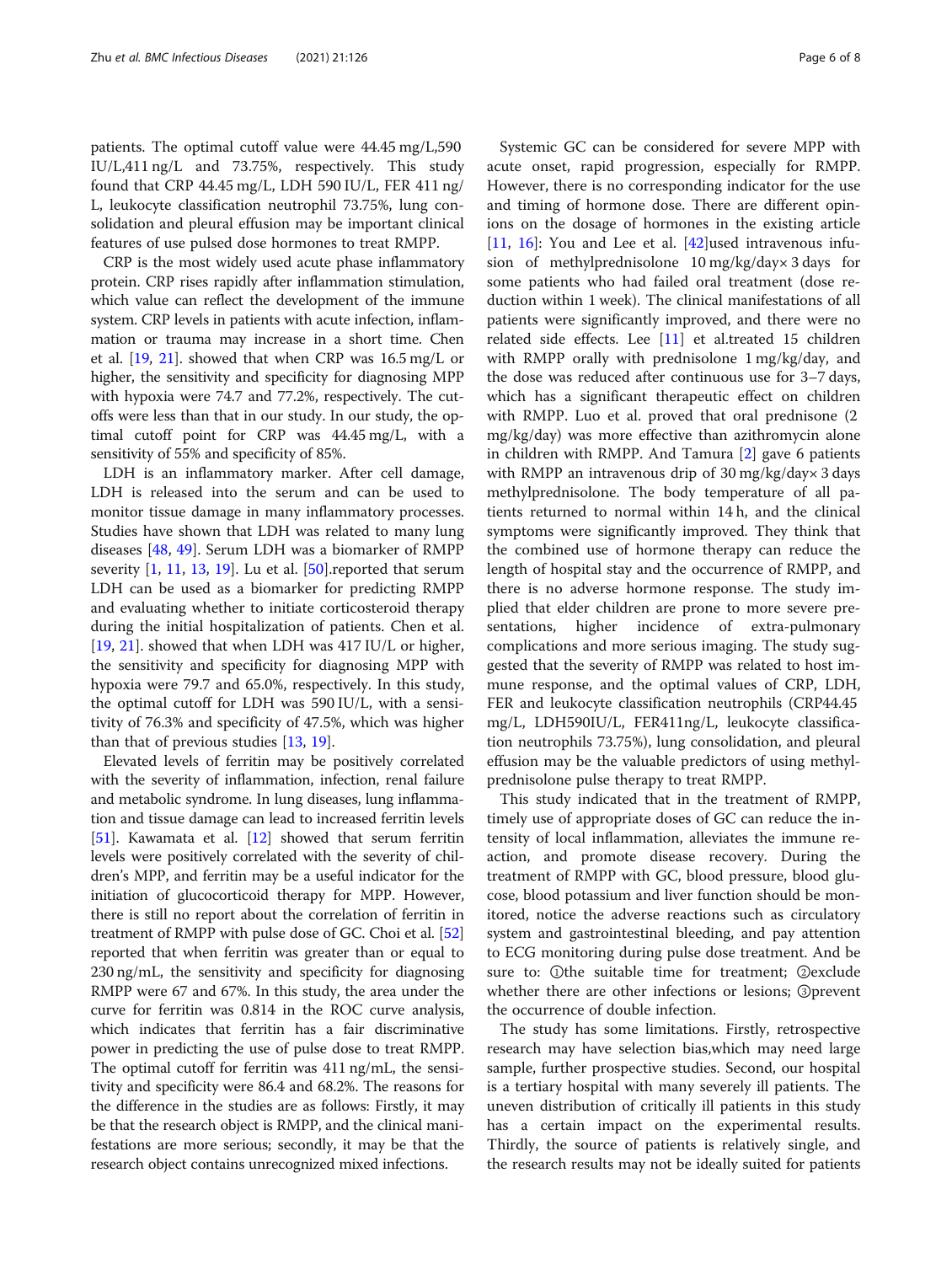<span id="page-6-0"></span>from other sources. To solve this problem, multiregional research is required in the future. Fourth, some patients may be infected with other pathogens, but this pathogen has not been detected, and it may cause the deterioration of RMPP. Finally, the optimal value of risk factor obtained by ROC curve may have some limitations and only guide judgment to a certain extent. More clinical data should be accumulated and further verified in clinical work to obtain more accurate reference standards.

# Conclusion

This research shows that immune inflammatory response may play a vital role in the progression of RMPP. CRP  $\geq$  44.45 mg/L, LDH  $\geq$  590 IU/L, FER  $\geq$  411 ng/L, neutrophil≥73.75%, lung consolidation, and pleural effusion may be meaningful predictors that guide the treatment of RMPP with pulse dose of GC, which can reduce the incidence of severe RMPP and the occurrence of severe sequelae.

#### Abbreviations

MP: Mycoplasma Pneumoniae; CAP: Community Acquired Pneumonia; RMPP: Refractory Mycoplasma pneumoniae pneumonia; PCR: Polymerase chain reaction; CRP: C-reactive protein; Fer: Ferritin; D-D: D-dimer; Fg: Fibrinogen; LDH: Lactate dehydrogenase; PCT: Procalcitonin; IL: Interleukin; La: Lactic acid; AST: Aspartate aminotransferase; ALT: Alanine aminotransferase; ROC: Receiver operating characteristic

#### Acknowledgments

We owe our thanks to Wei Guo, Yaoyao Ling, and Jiao Tian for their work on revising and data extracting in this manuscript.

#### Authors' contributions

Conception and Design: ZLZ, TQZ, and YSX; Extraction of Data: ZLZ, WG, YYL, and JT; Drafting the Article: ZLZ; Revising It for Intellectual Content: ZLZ, and YSX; Final Approval of the Completed Article: ZLZ, TQZ, and YSX. All authors read and approved the final manuscript.

#### Funding

Rapid molecular diagnosis of pathogens in children's respiratory infectious diseases and precise treatment with antibiotics (20JCZXJC00170). The funding body had no role in the design of the study and collection, analysis, and interpretation of data and in writing the manuscript.

#### Availability of data and materials

The datasets used and/or analyzed during the current study are available from the corresponding author on reasonable request.

# Ethics approval and consent to participate

All procedures performed in studies involving human participants were following the Ethics Committee of Tianjin Children's Hospital (Approved No. of ethic committee: L2021–01). The ethics committee waived the need for written informed consent provided by participants due to the retrospective nature of the study, because all patient data were analyzed anonymously, and no additional informed consent was required.

#### Consent for publication

Not applicable.

#### Competing interests

The authors declare no conflict of interest.

#### Author details

<sup>1</sup>Tianjin Medical University, Tianjin Children's Hospital (Children's Hospital of Tianjin University), No.22, Qixiangtai Road, Heping District, Tianjin 300070, China. <sup>2</sup> Department of Respiratory, Tianjin Children's Hospital (Children's Hospital of Tianjin University), Tianjin, People's Republic of China. <sup>3</sup> <sup>3</sup>Department of Pediatrics, Graduate School of Tianjin Medical University, Tianjin 300074, People's Republic of China. <sup>4</sup>Department of Respiratory, The Children's Hospital of Tianjin (Children's Hospital of Tianjin University), Tianjin 300074, China.

#### Received: 10 August 2020 Accepted: 22 January 2021 Published online: 28 January 2021

#### References

- 1. Liu JR, Peng Y, Yang HM, Li HM, Zhao SY, Jiang ZF. Clinical characteristics and predictive factors of refractory mycoplasma pneumoniae pneumonia. Zhonghua Er Ke Za Zhi. 2012;50(12):915–8.
- 2. Tamura A, Matsubara K, Tanaka T, Nigami H, Yura K, Fukaya T. Methylprednisolone pulse therapy for refractory mycoplasma pneumoniae pneumonia in children. J Inf Secur. 2008;57(3):223–8.
- 3. Wang J, Yang Y, Zhao SY. Bronchitis obliterans in children: report of two cases and literature review. Zhonghua Er Ke Za Zhi. 2010;48(10):764–6.
- 4. Sun LL, Ye C, Zhou YL, Zuo SR, Deng ZZ, Wang CJ. Meta-analysis of the clinical efficacy and safety of high- and low-dose methylprednisolone in the treatment of children with severe mycoplasma Pneumoniae pneumonia. Pediatr Infect Dis J. 2020;39(3):177–83.
- 5. Yan C, Xue G, Zhao H, et al. Molecular and clinical characteristics of severe mycoplasma pneumoniae pneumonia in children. Pediatr Pulmonol. 2019; 54(7):1012–21.
- 6. Garcia AV, Fingeret AL, Thirumoorthi AS, Kadenhe-Chiweshe A, Kandel JJ. Severe mycoplasma pneumoniae infection requiring extracorporeal membrane oxygenation with concomitant ischemic stroke in a child. Pediatr Pulmonol. 2013;48(1):98–101.
- 7. Park IH, Choi DY, Oh YK, Kim JD, Yu ST. A case of acute myopericarditis associated with mycoplasma pneumoniae infection in a child. Korean Circ J. 2012;42(10):709–13.
- 8. Yu JL, Song QF, Xie ZW, et al. iTRAQ-based quantitative proteomics studv in patients with refractory mycoplasma pneumoniae pneumonia. Jpn J Infect Dis. 2017;70(5):571–8.
- 9. Waites KB, Balish MF, Atkinson TP. New insights into the pathogenesis and detection of mycoplasma pneumoniae infections. Future Microbiol. 2008; 3(6):635–48.
- 10. Luo Z, Luo J, Liu E, et al. Effects of prednisolone on refractory mycoplasma pneumoniae pneumonia in children. Pediatr Pulmonol. 2014;49(4):377–80.
- 11. Lee KY, Lee HS, Hong JH, et al. Role of prednisolone treatment in severe mycoplasma pneumoniae pneumonia in children. Pediatr Pulmonol. 2006; 41(3):263–8.
- 12. Kawamata R, Yokoyama K, Sato M, Goto M, Nozaki Y, Takagi T, Kumagai H, Yamagata TJ. Infect Chemother. 2015;21:783–9.
- 13. Inamura N, Miyashita N, Hasegawa S, et al. Management of refractory mycoplasma pneumoniae pneumonia: utility of measuring serum lactate dehydrogenase level. J Infect Chemother. 2014;20(4):270–3.
- 14. Remmelts HH, Meijvis SC, Biesma DH, et al. Dexamethasone downregulates the systemic cytokine response in patients with community-acquired pneumonia. Clin Vaccine Immunol. 2012;19(9):1532–8.
- 15. Tagliabue C, Salvatore CM, Techasaensiri C, et al. The impact of steroids given with macrolide therapy on experimental mycoplasma pneumoniae respiratory infection. J Infect Dis. 2008;198(8):1180–8.
- 16. Lu A, Wang L, Zhang X, Zhang M. Combined treatment for child refractory mycoplasma pneumoniae pneumonia with ciprofloxacin and glucocorticoid. Pediatr Pulmonol. 2011;46(11):1093–7.
- 17. Wang M, Wang Y, Yan Y, Zhu C, Huang L, Shao X, Xu J, Zhu H, Sun X, Ji W, Chen Z. Int J Infect Dis. 2014;29:18–23.
- 18. Lee SC, Youn YS, Rhim JW, Kang JH, Lee KY. Early serologic diagnosis of mycoplasma pneumoniae pneumonia: an observational study on changes in titers of specific-IgM antibodies and cold agglutinins. Medicine (Baltimore). 2016;95(19):e3605.
- 19. Zhang Y, Zhou Y, Li S, Yang D, Wu X, Chen Z. PLoS One. 2016;11:e0156465.
- 20. Subspecialty Group of Respiratory Diseases. The Society of Pediatrics; Chinese Medical Association the editorial board, Chinese journal of pediatrics. Zhonghua Er Ke Za Zhi. 2013;51:856–62.